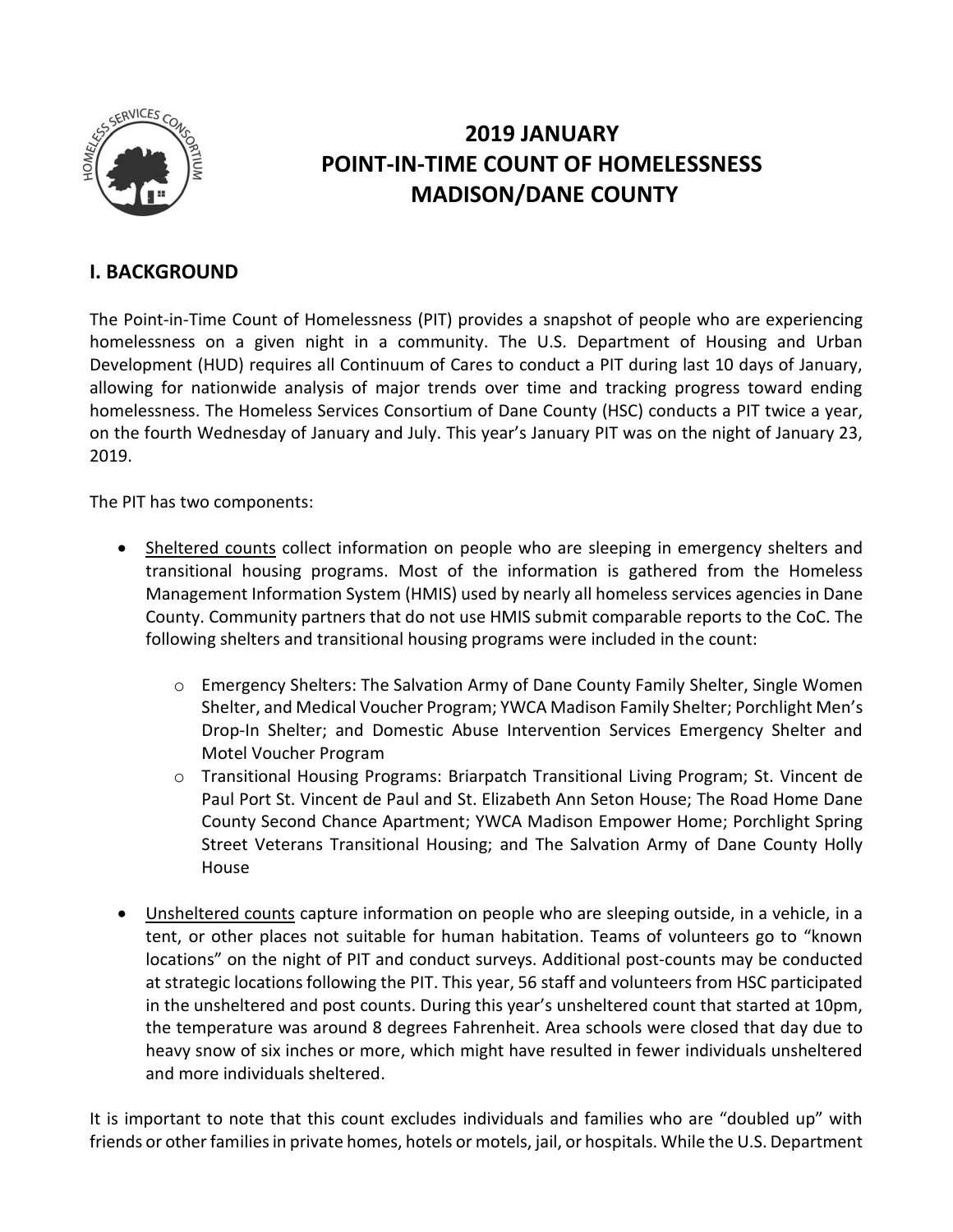of Education's definition of homelessness includes children who are living in such arrangements, these families are not included in the PIT, per HUD requirement.

This enumeration is one of several ways to understand the levels and trends of homelessness in our community. Since the PIT is a snapshot of homelessness for one night, many more people experiencing homelessness over the course of a year are not counted in the PIT. A separate report, Longitudinal System Analysis (formerly Annual Homeless Assessment Report), captures the unduplicated number of people served in the homeless services agencies using HMIS throughout the year. The community's Coordinated Entry Housing Priority Lists identify the number of people who report being homeless and in need of housing.

This report was prepared by the City of Madison Community Development Division on behalf of Homeless Services Consortium of Dane County. Questions about the report can be directed to Sarah Lim, Community Development Specialist, at [slim@cityofmadison.com.](mailto:slim@cityofmadison.com)

## **II. KEY FINDINGS**

# **On a Single Night in January 2019**

**578 people experiencing homelessness were identified in Madison/Dane County on the night of the 2019 January PIT.**

- 39 percent or 224 persons were in households with children (families), representing 66 families.
- 61 percent or 354 persons were in households without children (individuals).
- 23 percent or 135 persons were children under age 18.
- Seven percent or 42 persons were young adults age 18-24. 19 were unaccompanied individuals and 23 were parenting youth.
- 19 percent or 108 persons were considered chronically homeless.
- Seven percent or 38 persons were veterans.
- Most stayed in sheltered locations, while 13 percent (75 individuals) stayed in unsheltered locations such as on the street, in vehicles, in tents, or other places not suitable for human habitation.

African Americans are considerably overrepresented among the homeless population compared to the overall Dane County population. While accounting for five percent of the Dane County population, African Americans account for 50 percent of all people experiencing homelessness.

## **Since 2018**

## **Overall homelessness decreased by six percent or 36 persons from the previous year.**

- The number of individuals decreased by 12 percent or 50 persons.
- The number of persons in families increased by nine percent or 19 persons. The number of families increased from 63 families to 66 families.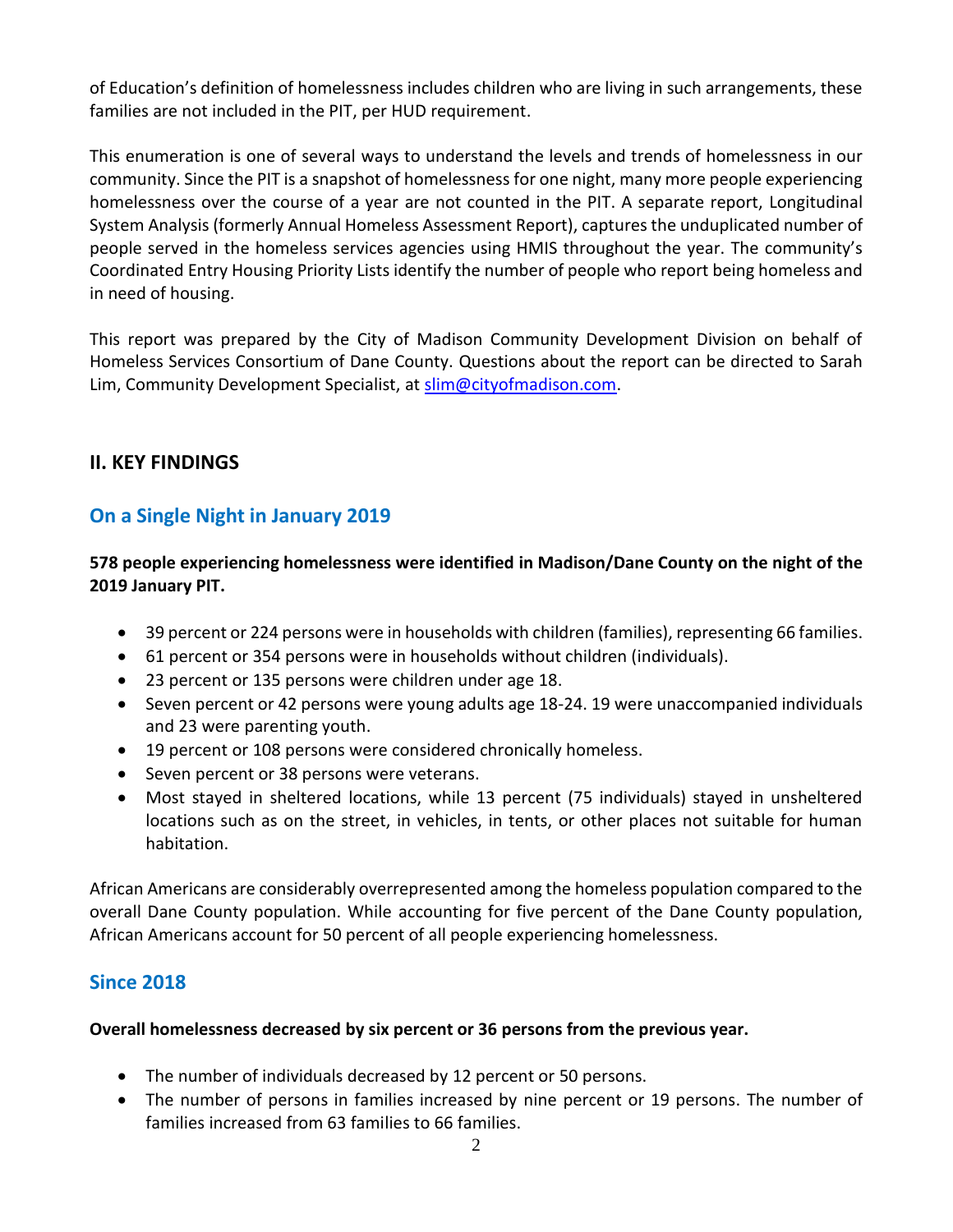- The number of people experiencing chronic homelessness decreased by 13 percent or 16 persons.
- The number of veterans experiencing homelessness declined by 14 percent or six persons.
- Decreases in homelessness occurred in the number of people staying in both sheltered and unsheltered locations.

# **Since 2014**

### **Overall homelessness decreased by 26 percent or 199 persons from five years ago.**

- The number of individuals decreased by 19 percent or 83 persons.
- The number of persons in families decreased by 34 percent or 114 persons.
- The number of people experiencing chronic homelessness decreased by 22 percent or 31 persons.
- The number of veterans experiencing homelessness declined by 39 percent or 24 persons.
- Decreases in homelessness occurred in the number of people staying in both sheltered and unsheltered locations.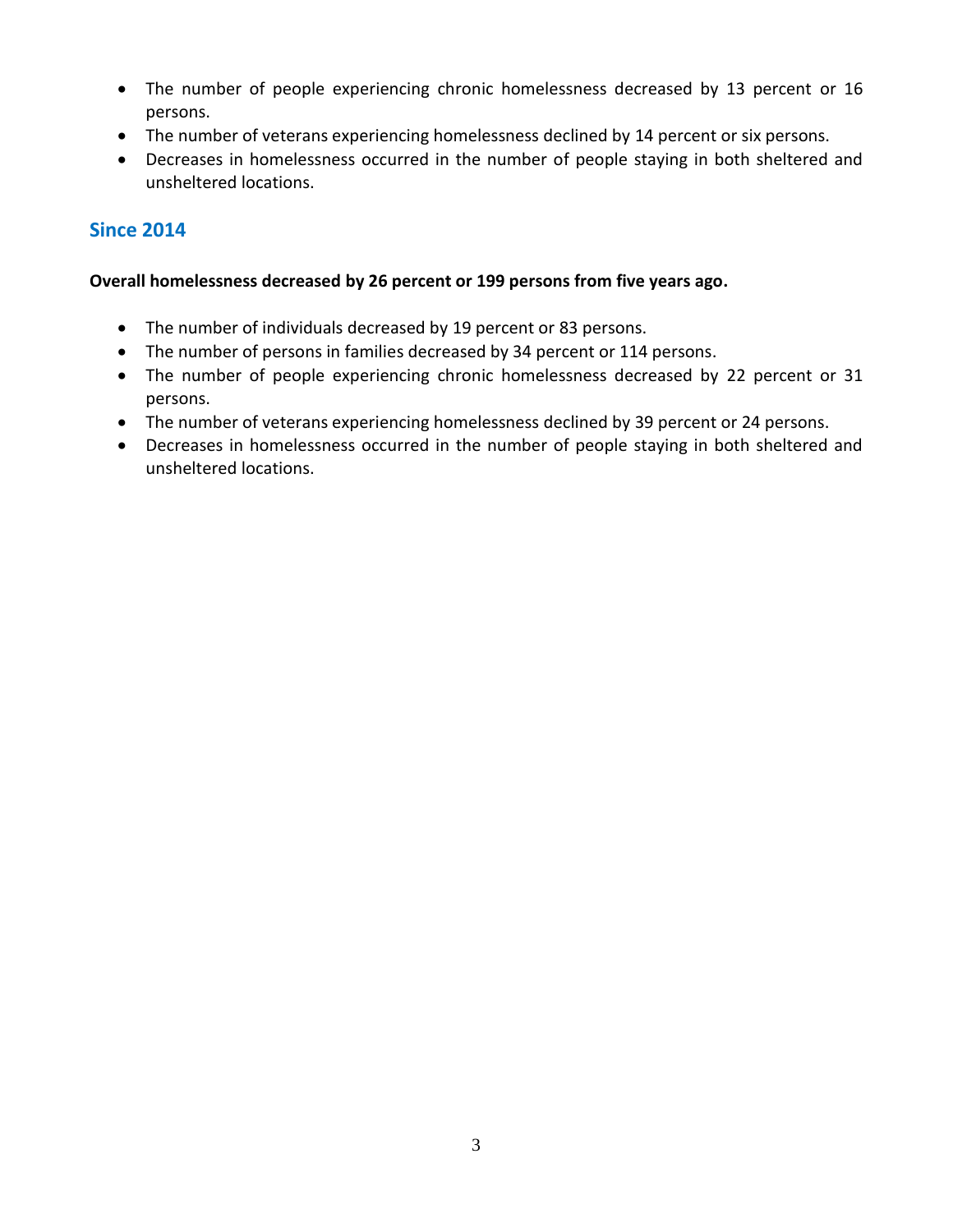## **III. 2010-2019 JANUARY PIT COMPARISON**



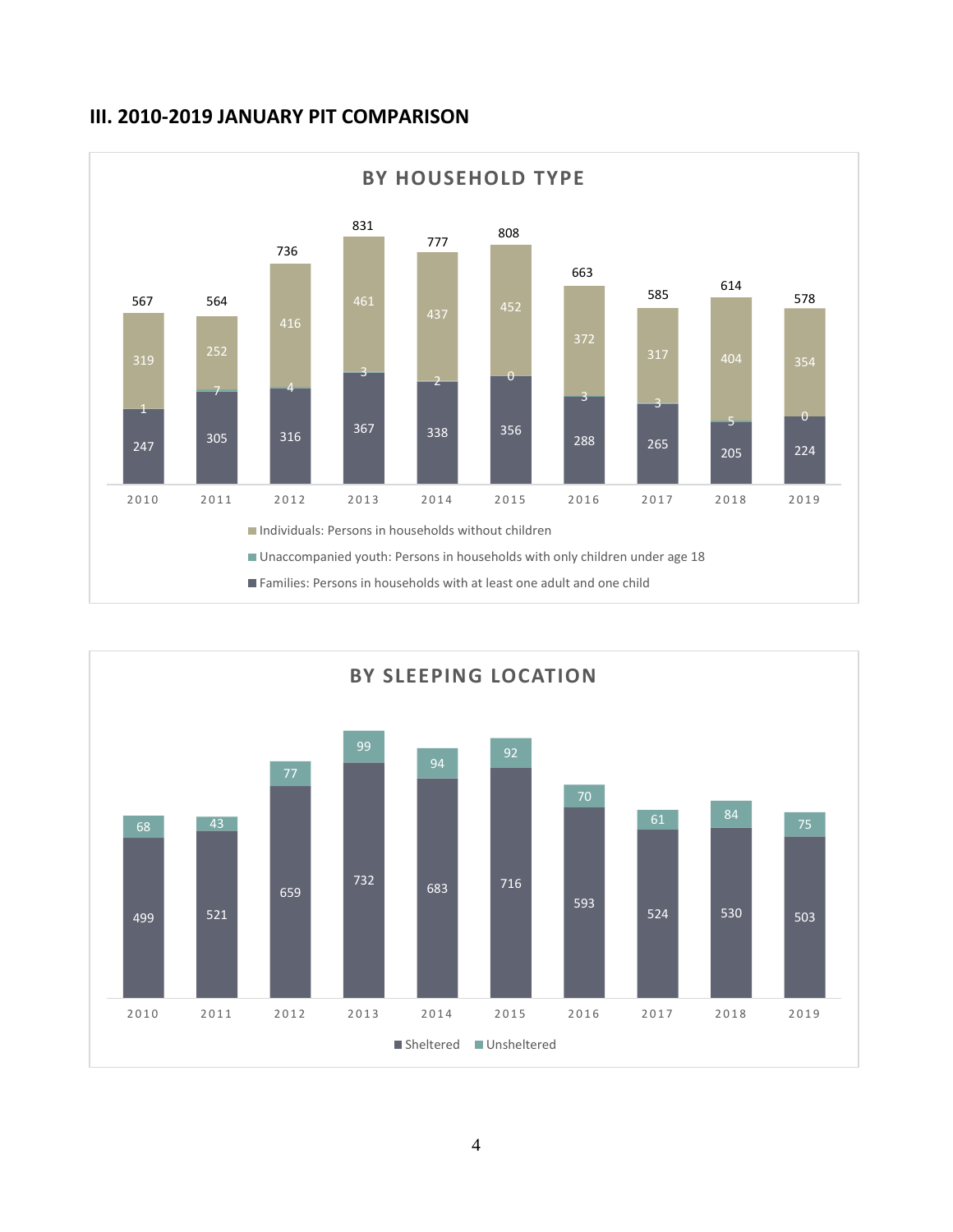

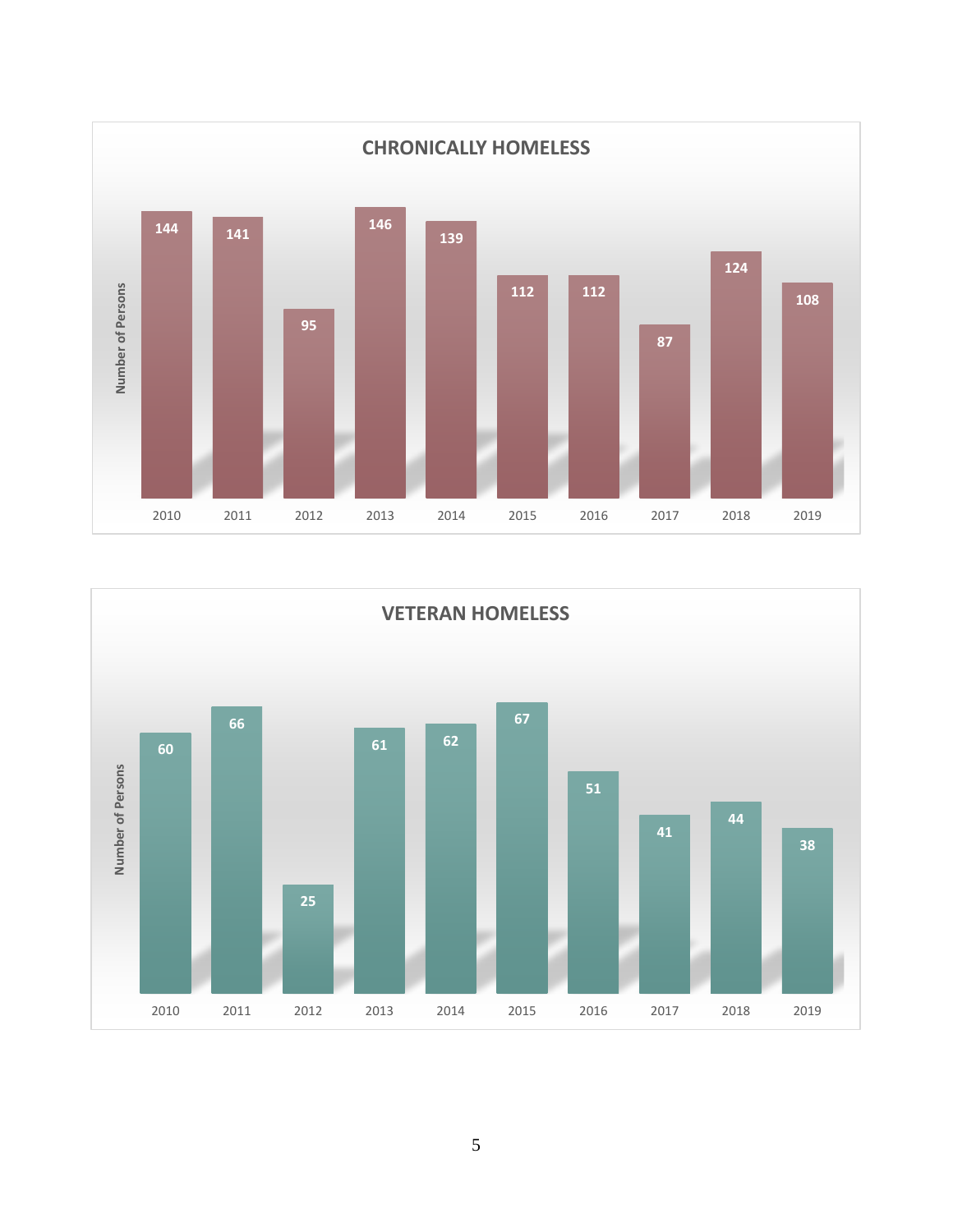## **IV. 2019 JANUARY PIT\***



| Age          | # of Persons | Percentage                         |
|--------------|--------------|------------------------------------|
| Under Age 18 | 135          | 23%                                |
| Age 18-24    | 42           | 7%                                 |
| Over Age 24  | 401          | 69%                                |
| __           | $- - -$      | $\sim$ $\sim$ $\sim$ $\sim$ $\sim$ |



<sup>\*</sup> When certain demographic information was unknown, HUD approved extrapolation method was used to ensure that the total number of persons listed under each category equal the total number of persons counted. The number of unknown data for each category can be found on the Appendix.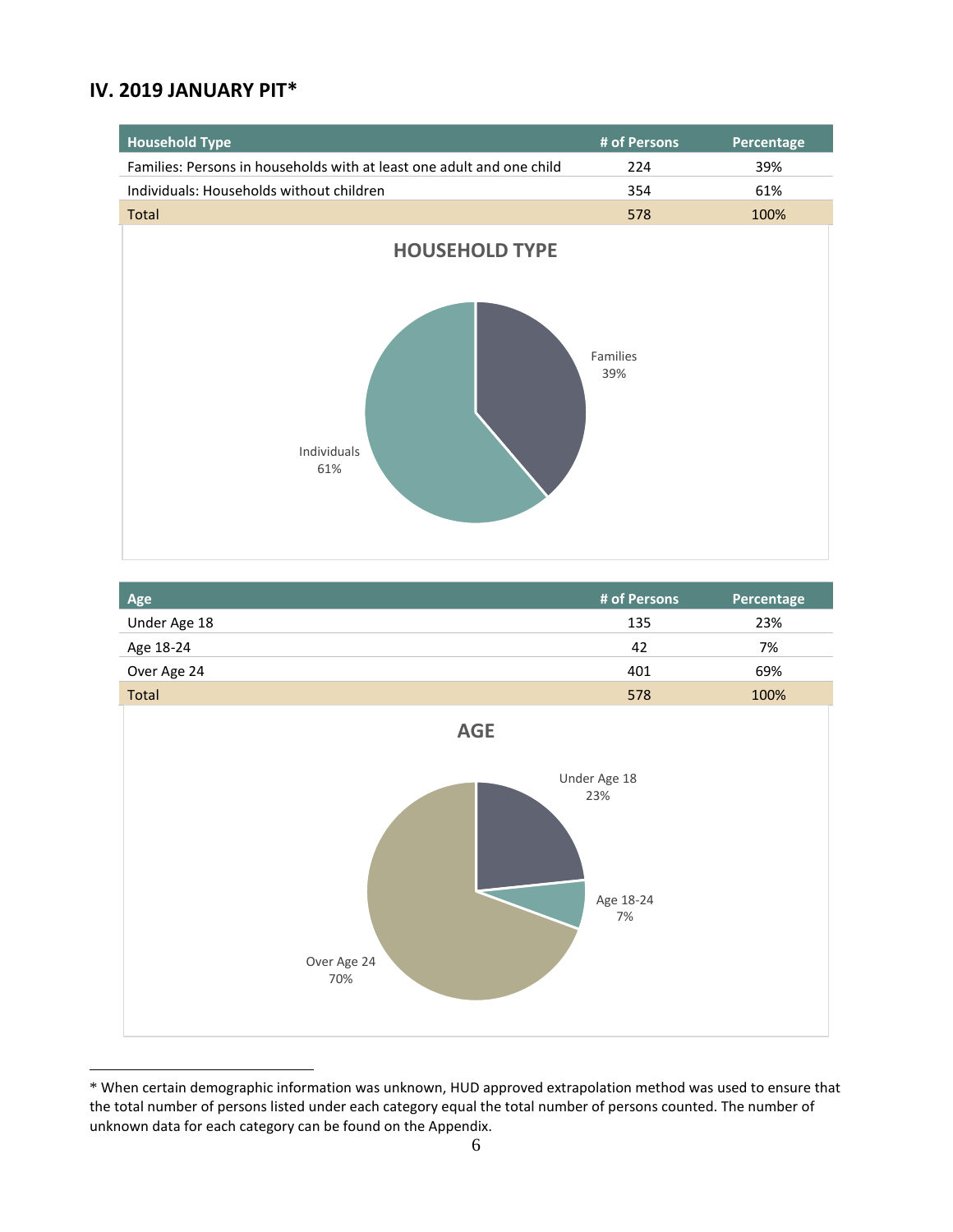| Race                             | # of Persons | Percentage |
|----------------------------------|--------------|------------|
| White                            | 259          | 45%        |
| <b>Black or African-American</b> | 288          | 50%        |
| Asian                            | 6            | 1%         |
| American Indian or Alaska Native | 5            | 1%         |
| <b>Multiple Races</b>            | 20           | 3%         |
| <b>Total</b>                     | 578          | 100%       |



| <b>Ethnicity</b>                                                                | # of Persons | Percentage |
|---------------------------------------------------------------------------------|--------------|------------|
| Hispanic/Latino                                                                 | 42           | 7%         |
| Non-Hispanic/Non-Latino                                                         | 536          | 93%        |
| Total                                                                           | 578          | 100%       |
| <b>ETHNICITY</b><br>Hispanic/Latino<br>7%<br>Non-Hispanic/Non-<br>Latino<br>93% |              |            |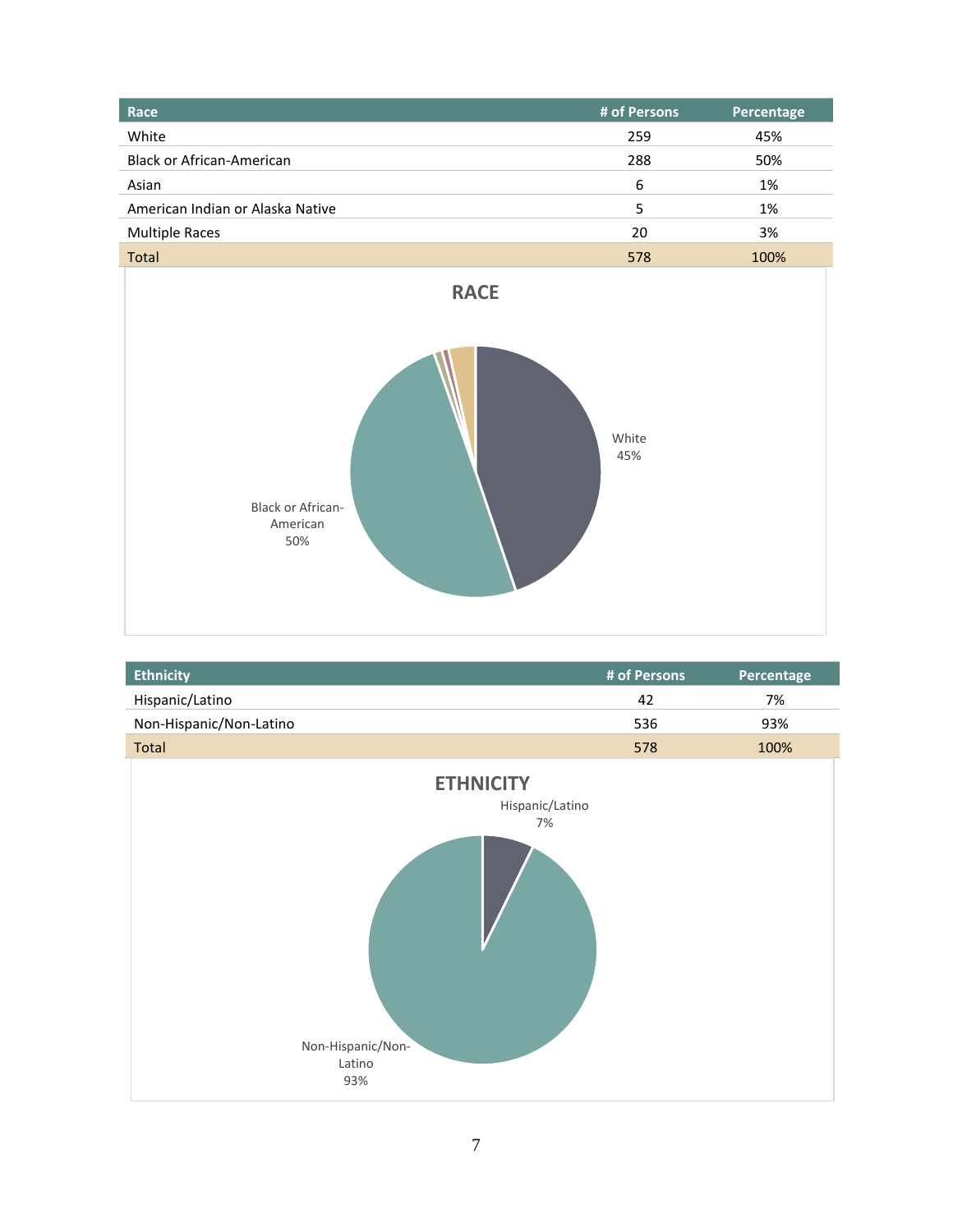| <b>Sleeping Location</b>                                                             | # of Persons                    | Percentage |
|--------------------------------------------------------------------------------------|---------------------------------|------------|
| <b>Emergency Shelter</b>                                                             | 366                             | 63%        |
| <b>Transitional Housing</b>                                                          | 137                             | 24%        |
| Unsheltered (places not meant for human habitation)                                  | 75                              | 13%        |
| <b>Total</b>                                                                         | 578                             | 100%       |
| <b>SLEEPING LOCATION</b><br>Unsheltered<br>13%<br><b>Transitional Housing</b><br>24% | <b>Emergency Shelter</b><br>63% |            |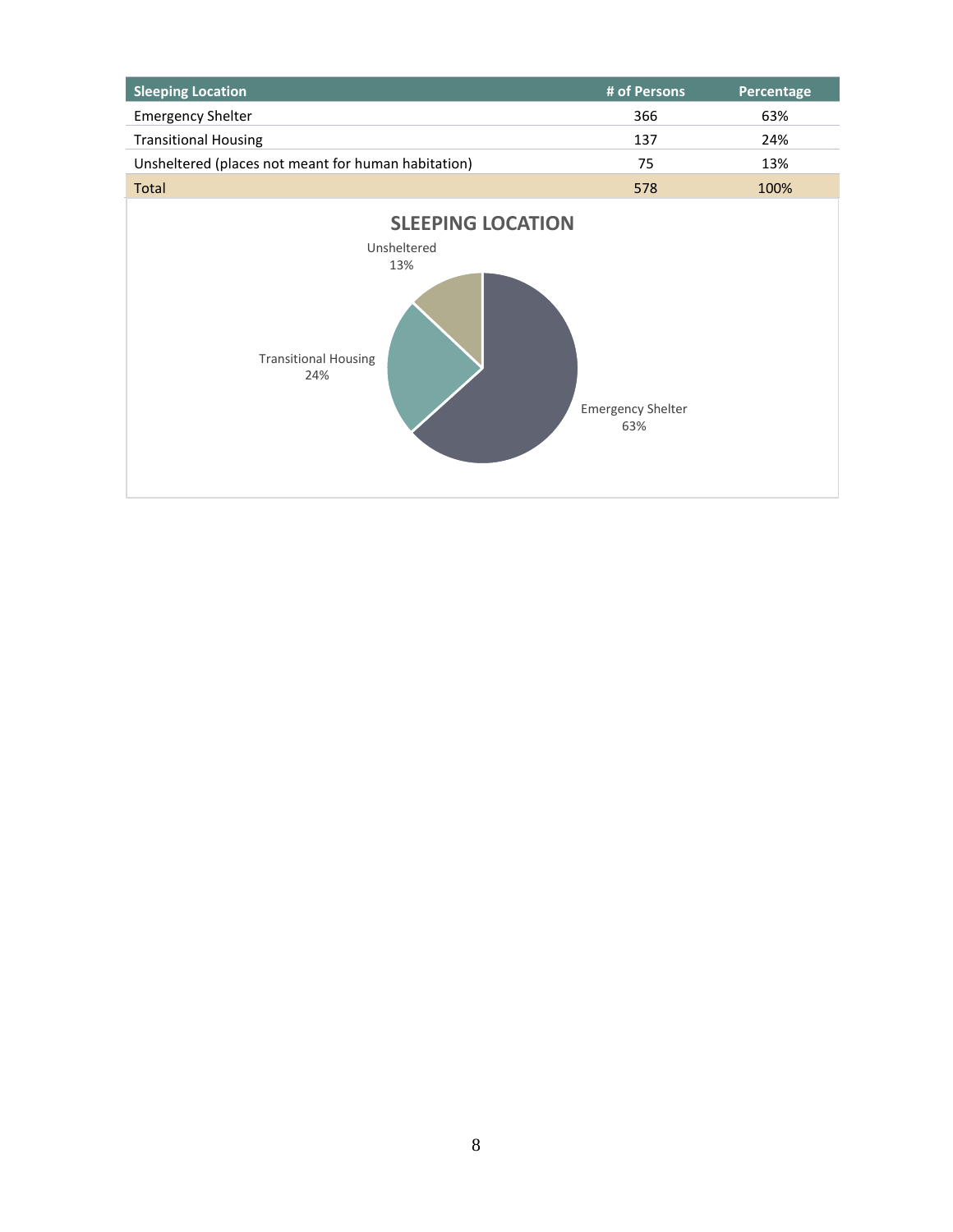## **APPENDIX**

# **2019 January PIT: Sheltered-Unsheltered Report**

# **Families: Households with at least one adult and one child**

#### **Households with at least one Adult and one Child**

Total Number of Households

Total Number of Persons (Adults and Children) Number of Children (Under Age 18) Number of Young Adults (Age 18-24)

Number of Adults (Over Age 24)

Number of Persons with Missing DOB

| <b>Sheltered</b> |              | <b>Unsheltered</b> | <b>Total</b> |
|------------------|--------------|--------------------|--------------|
| Emergency        | Transitional |                    |              |
| 43               | 23           |                    | 66           |
| 149              | 75           |                    | 224          |
| 88               | 47           |                    | 135          |
| 8                | 15           |                    | 23           |
| 53               | 13           |                    | 66           |
|                  |              |                    |              |

### **Gender (adults and children)**

#### **Ethnicity (adults and children)**

Non-Hispanic/Non-Latino Hispanic/Latino Client Doesn't Know / Client Refused Missing / Non-HUD

#### **Race (adults and children)**

#### **Chronically Homeless**

Total Number of Households **5** Total Number of Persons 16 0 16

| Female                                                      | 95 | 41 | 136 |
|-------------------------------------------------------------|----|----|-----|
| Male                                                        | 54 | 34 | 88  |
| Transgender                                                 |    |    |     |
| Gender Non-Conforming (i.e. not exclusively male or female) |    |    |     |
| Client Doesn't Know / Client Refused                        |    |    |     |
| Missing / Non-HUD                                           |    |    |     |

| 135 | 57 | 192 |
|-----|----|-----|
| 14  |    | 23  |
|     |    |     |
|     |    |     |

| 34<br>45<br>108<br>49<br>157 |                                           |  |  |
|------------------------------|-------------------------------------------|--|--|
|                              | White                                     |  |  |
|                              | Black or African-American                 |  |  |
|                              | Asian                                     |  |  |
|                              | American Indian or Alaska Native          |  |  |
|                              | Native Hawaiian or Other Pacific Islander |  |  |
|                              | <b>Multiple Races</b>                     |  |  |
|                              | Client Doesn't Know / Client Refused      |  |  |
|                              | Missing / Non-HUD                         |  |  |



| ი | 5  |
|---|----|
|   | 16 |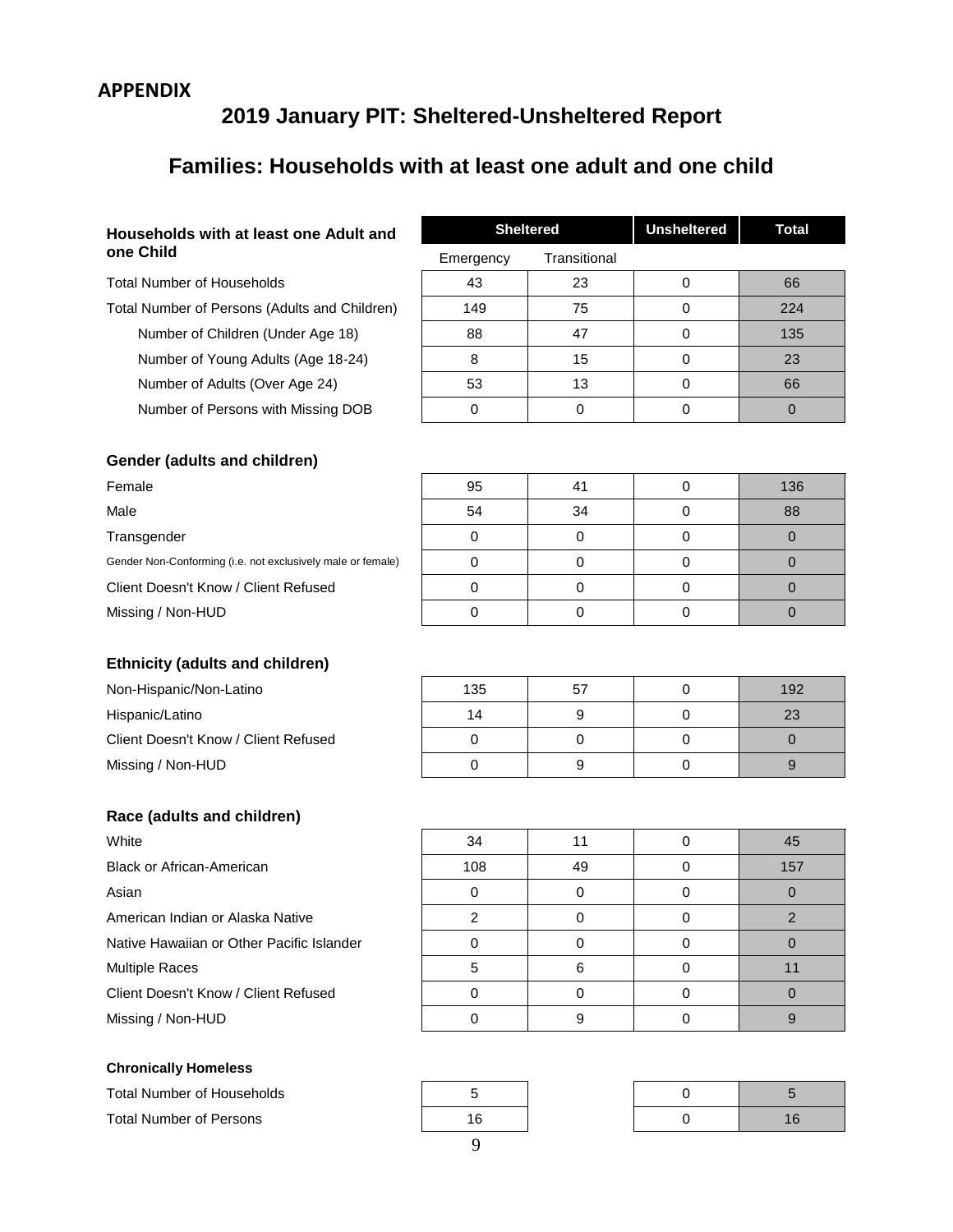# **Individuals: Households without children**

#### **Households without Children**

Total Number of Households Total Number of Persons (Adults) Number of Young Adults (Age 18-24) Number of Adults (Over Age 24) Number of Persons with Missing DOB

| <b>Sheltered</b>          |    | <b>Unsheltered</b> | <b>Total</b> |
|---------------------------|----|--------------------|--------------|
| Transitional<br>Emergency |    |                    |              |
| 216                       | 62 | 74                 | 352          |
| 217                       | 62 | 75                 | 354          |
| 12 <sup>2</sup>           | 5  | 2                  | 19           |
| 205                       | 57 | 54                 | 316          |
|                           |    | 19                 | 19           |

#### **Gender**

# Female 68 22 10 100 Male 147 | 40 | 48 | 235 | 49 Transgender  $\begin{vmatrix} 1 & 1 \\ 0 & 0 \end{vmatrix}$  0  $\begin{vmatrix} 0 & 1 \\ 0 & 1 \end{vmatrix}$  1 Gender Non-Conforming (i.e. not exclusively male or female) 0 0 1 1 Client Doesn't Know / Client Refused | 0 | 0 | 0 | 0 Missing / Non-HUD 1 0 16 17

#### **Ethnicity**

Non-Hispanic/Non-Latino Hispanic/Latino Client Doesn't Know / Client Refused Missing / Non-HUD

#### **Race**

#### **Chronically Homeless**

Total Number of Persons

| 202 | 29 | 48 | 279 |
|-----|----|----|-----|
| 15  |    |    | 19  |
|     |    |    |     |
|     | 31 | 25 | 56  |

| White                                     | 116 | 18 | 39 | 173 |
|-------------------------------------------|-----|----|----|-----|
| <b>Black or African-American</b>          | 83  | 10 | 15 | 108 |
| Asian                                     |     |    | 0  |     |
| American Indian or Alaska Native          |     |    |    |     |
| Native Hawaiian or Other Pacific Islander |     |    | O  |     |
| <b>Multiple Races</b>                     |     |    |    |     |
| Client Doesn't Know / Client Refused      |     |    |    |     |
| Missing / Non-HUD                         |     | 31 | 21 | 53  |